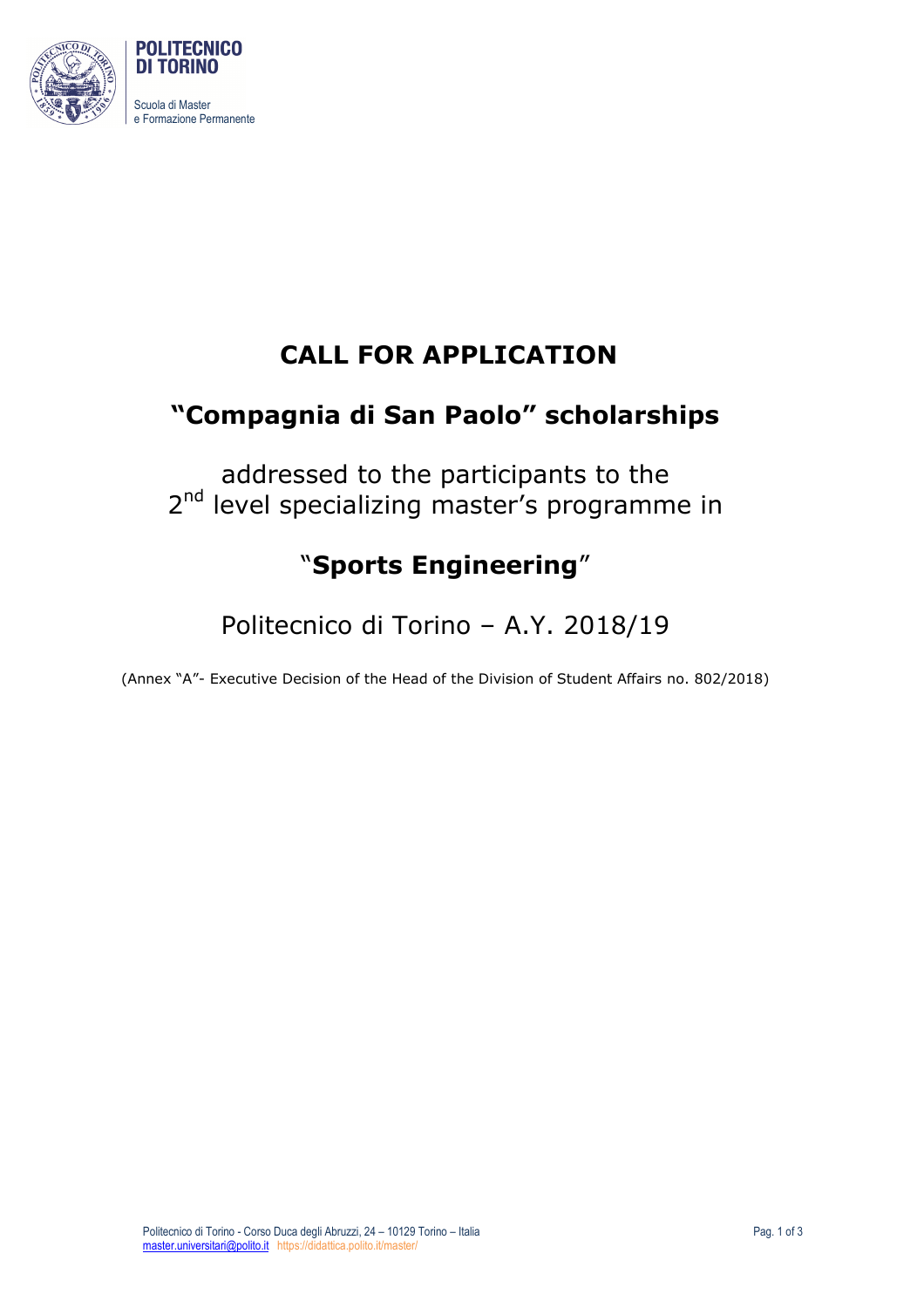

### **ART. 1**

#### **Scholarships' overview**

Thanks to the support of the Compagnia di San Paolo, Politecnico di Torino offers a maximum of 13 scholarships to Extra EU and EU participants of the 2nd level Specializing Masters Programme in "Sports Engineering" academic year 2018/2019. The gross amount of the scholarship is 3.000,00 Euro (three thousand/00).

The Selection's Commission will assign the scholarships at the end of the lectures period (foreseen for February 2019).

## **ART. 2**

#### **Requirements**

In order to be eligible, the students must meet the following requirements:

- To be enrolled in the 2nd Level Specializing Master's programme in "Sports Engineering" for the academic year 2018/2019;
- To have attended at least 75% of the total classroom hours;
- To have successfully passed all the exams included in the Study Plan.

#### **ART. 3**

#### **How scholarships are assigned**

The Office of Specializing Master's Programmes and Lifelong Learning will verify which students meet the eligibility requirements.

The candidates will be evaluated on the basis of the weighted average grade of all their exams and of class attendance. The Selection Commission will prepare a ranking list of all candidates and will award the 13 scholarships to the top 13 students on the list.

In case of equal score, the scholarship will be offered to the student with the best score obtained at the moment of admission to the programme.

The Commission's evaluation shall be considered final and unquestionable.

The names of the scholarships recipients will be published on the relevant page of the website https://didattica.polito.it/master/sports\_engineering/2019/introduction.

The person responsible for the administrative procedure is Mr. Alberto Pusceddu (Head of the Specializing Master's Programmes and Lifelong Learning Office at Politecnico di Torino).

#### **ART. 4**

#### **Scholarship details**

The gross amount of the scholarship is 3.000,00 Euro (three thousand/00).

Scholarship recipipients will have to accept the scholarship within the deadline that will be defined by the Office of Specializing Master's Programme and Lifelong Learning. They will receive an email with the deadline and instruction to accept the scholarship.

The scholarship may be subject to IRPEF taxation since it is considered as income equivalent to that of an employee. In order to establish the correct tax category, the student will therefore be required to fill in the form "Modulo detrazioni IRPEF" provided by the Office.

The scholarships will be paid in one instalment.

#### **ART. 5**

#### **Privacy policy and access to documents**

In pursuit of its institutional aims in the public interest, Politecnico di Torino is the controller of the personal data entered by candidates in the application form. Candidate's personal data are processed in accordance with the law on data protection following the principles of Lawfulness, Loyalty and Transparency (EU Regulation 2016/679, Legislative Decree No. 196 of 30th June 2003).

More information on the processing of personal data and related rights are available at: https://didattica.polito.it/privacy/.

Politecnico di Torino - Corso Duca degli Abruzzi, 24 – 10129 Torino – Italia Pag. 2 of 3 master.universitari@polito.it https://didattica.polito.it/master/ Access to all documents is allowed in the forms provided by current legislation.